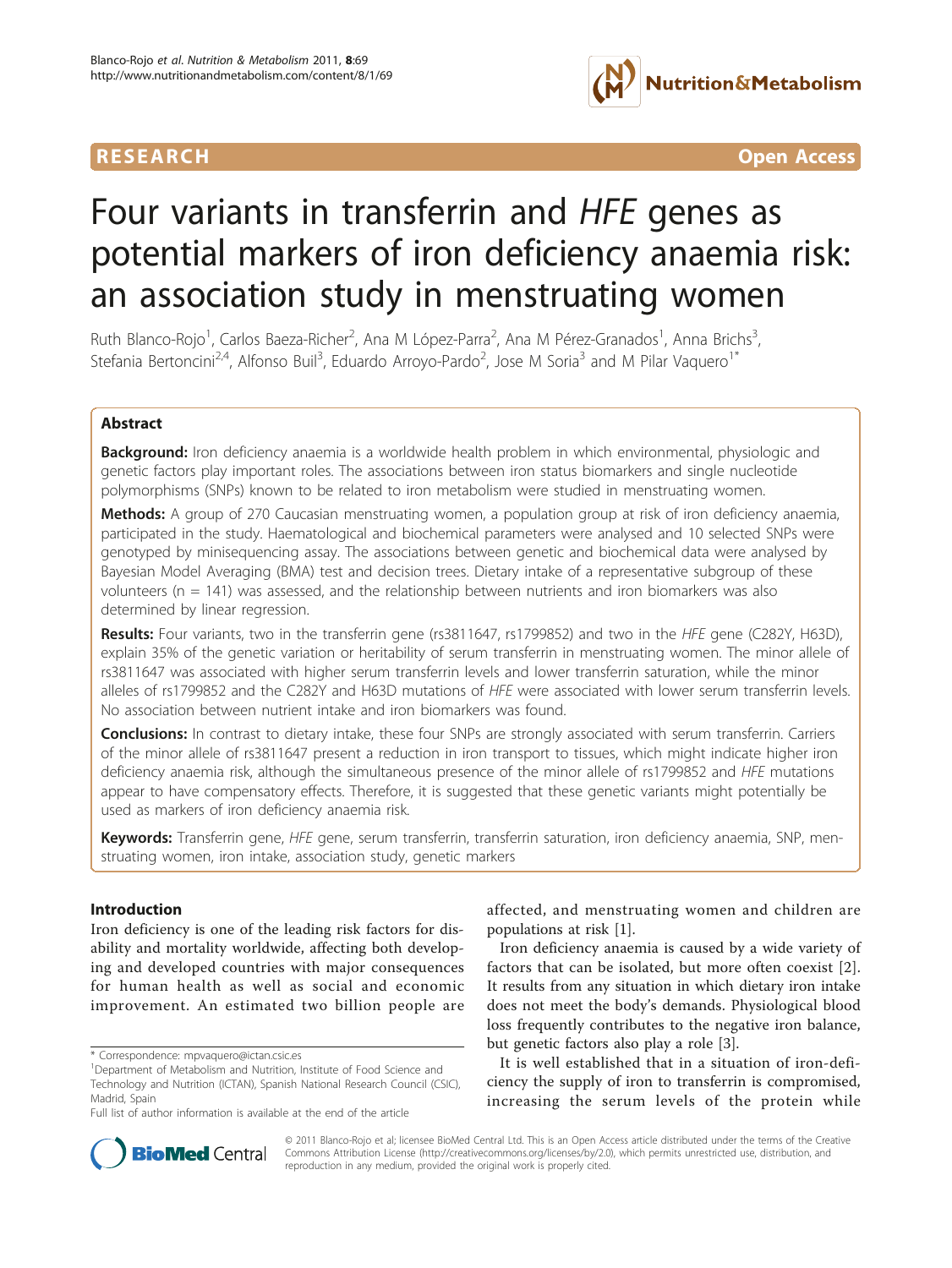transferrin saturation and total iron binding capacity are decreased; this leads to ferritin stores being progressively diminished [\[2](#page-7-0)]. More recently, hepcidin has emerged as the central regulatory molecule of systemic iron homeostasis, inhibiting ferroportin which mediates iron export from hepatocytes, duodenal enterocytes and macrophages. Hepcidin mRNA is transcriptionally regulated through at least three pathways: interleukin 6 stimulates hepcidin expression through the STAT3 signaling pathway; bone morphogenetic proteins (BMP) increase hepcidin expression through the haemojuvelin/ BMP receptor/Smad 4 pathway; and transferrin stimulates hepcidin expression through a transferrin receptor 2 (TfR2)/HFE mediated pathway [[4\]](#page-7-0).

Mutations of several genes implicated in iron-overload have been widely studied. Haemochromatosis can be caused by mutations affecting any of the proteins that limit the entry of iron into the blood. In humans, mutations in HFE, TfR2, haemojuvelin and ferroportin genes can result in haemochromatosis [\[5](#page-7-0)].

However, limited information is available about gene variants associated with iron deficiency anaemia [[6\]](#page-7-0). Atransferrinemia, due to rare mutations in the transferrin gene (TF), leads to low or undetectable levels of the carrier protein [\[7](#page-7-0)]. Mutations in the divalent metal transporter 1 gene have been found in patients with microcytic anaemia, low serum ferritin, and liver iron overload [[8\]](#page-7-0). Recent studies revealed that mutations in the matriptase gene (TMPRSS6) cause iron-refractory iron deficiency anaemia [[9\]](#page-7-0). Presence of the mutation G277S of the TF gene alone does not affect iron absorption in iron deficient women [[10](#page-7-0)-[12\]](#page-7-0) and it has been suggested that a combination of polymorphisms is involved in iron metabolism [\[13\]](#page-7-0).

The development of genome-wide association studies (GWAS) make it possible to associate genetic variations, such as single nucleotides polymorphisms (SNPs), with traits that could be related to a disease. Recent GWAS studies are available on clinically relevant haematological traits that determine iron status, such us haemoglobin levels, mean corpuscular volume, serum ferritin, serum transferrin and transferrin saturation [\[14](#page-7-0)-[17\]](#page-7-0). Benyamin et al. (2009) demonstrated that three variants in TF plus the HFE C282Y mutation explain approximately 40% of genetic variation in serum transferrin [\[18](#page-7-0)]. Remacha et al. (2006) detected two quantitative trait loci that suggest linkage to soluble transferrin receptor [[19](#page-7-0)].

All of these studies provide insight into haematopoietic pathways and reveal genetic variants that may predispose some individuals to iron deficiency and related disorders. The present study is part of a wider project aimed at investigating the influence of dietary, physiological, and genetic risk factors on iron deficiency anaemia. In this work, the associations between iron status biomarkers and 10 SNPs known to be related with iron metabolism were studied in menstruating women, a population group at risk of iron deficiency anaemia.

# Design and methods Subjects

A group of 270 menstruating women participated in the study. The inclusion criteria were: Caucasian, aged 18- 45 years, non-smoker, non-pregnant, non-breastfeeding. Subjects were excluded from the study if they had amenorrhea, menopause, thalassaemia, haemochromatosis, chronic gastric diseases (inflammatory bowel disease, Crohn disease, gastric ulcers, celiac disease, haemorrhagic diseases) or renal disease.

The study protocols were approved by the Clinical Research Ethics Committee of Hospital Puerta de Hierro, Madrid and the Spanish National Research Council (CSIC), Madrid, Spain.

# Dietary control and anthropometric measures

The dietary intake and anthropometric measures of a randomly selected subgroup of these volunteers were assessed (n = 141). They completed a 72-h detailed dietary intake report, previously validated and proved valuable to assess nutrient intake [[20](#page-7-0),[21](#page-7-0)], specifying the types of food consumed and serving weights. Daily food, energy intake, nutrient intake and energy provided by macronutrients were calculated by a computer application using the Spanish Food Composition Database [\[22](#page-7-0)].

Anthropometric measures were taken using standardised procedures. Body weight was measured with a calibrated Seca scale (to a precision of 100 g) and height was measured at baseline with a stadiometer incorporated into the scale. Body mass index (BMI) was calculated as weight/height squared (kg/m<sup>2</sup>).

### Blood sampling and biochemical assays

Blood samples were collected by venipuncture after a 12-h fasting period, between 08:00 h and 09:00 h. Serum and plasma were obtained after centrifugation at 1000 g for 15 minutes and stored at -80°C.

Total red blood cells, haematocrit, mean corpuscular volume (MCV) and haemoglobin were determined following standard laboratory techniques using the Symex NE 9100 automated haematology analyser (Symex, Kobe, Japan). Serum iron, serum ferritin and serum transferrin were determined by the Modular Analytics Serum Work Area analyser (Roche, Basel, Switzerland). Transferrin saturation (%) was calculated as follows: serum iron  $(\mu \text{mol/L})/TIBC$   $(\mu \text{mol/L}) \times 100$ , where TIBC is total iron binding capacity, calculated as  $25.1 \times \text{transfer}$  (g/L).

#### SNP's selection and genetic analysis

A total of 10 SNPs, known to be related to iron metabolism, were selected from the bibliography. Six of them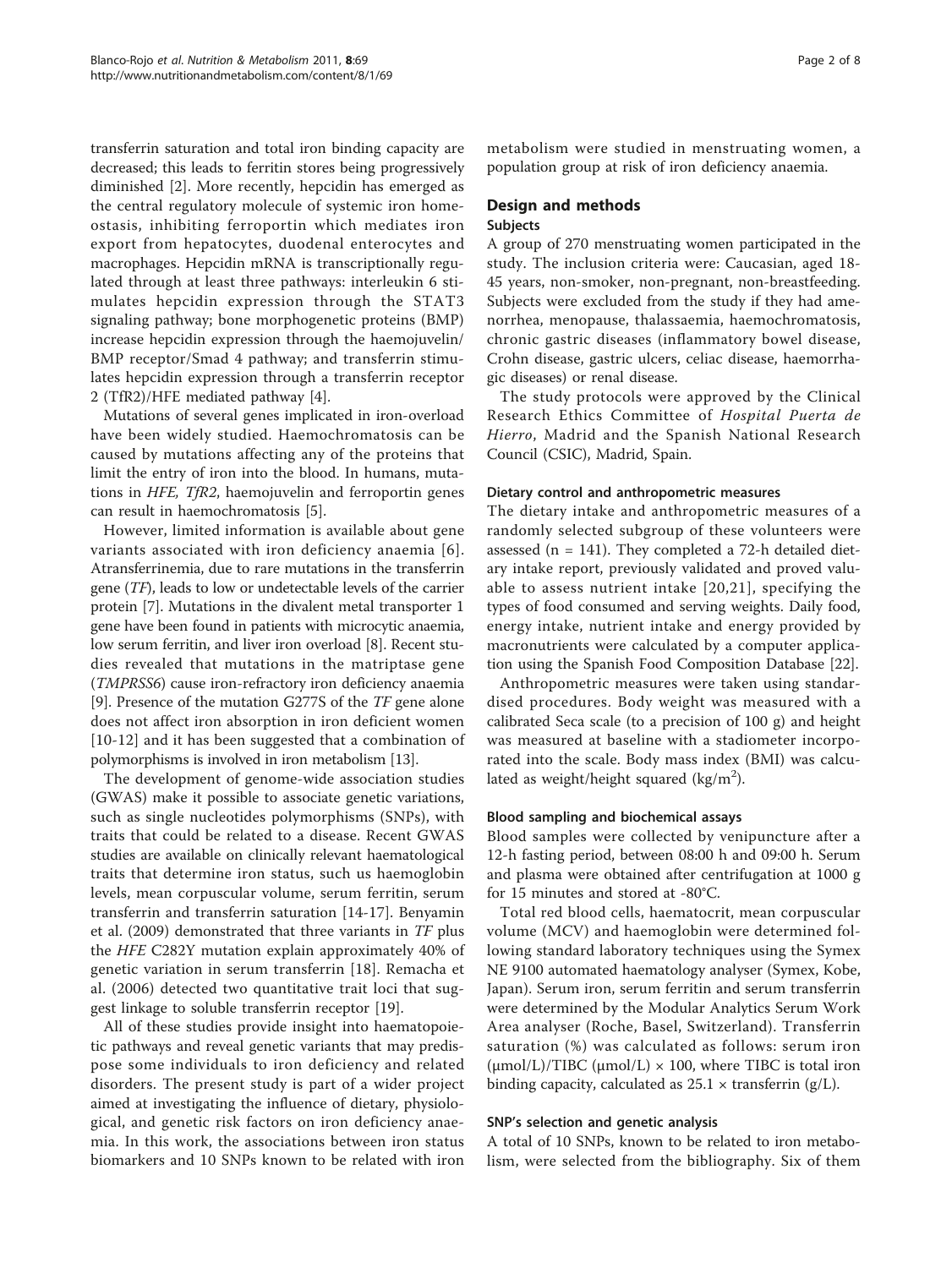(rs3811647, rs1799852, rs2280673, rs1800562, rs4820268 and rs855791) were described in independent GWAS to be related to iron biomarkers [[14](#page-7-0)-[18\]](#page-7-0) and three more (rs16826756, rs2673289 and rs1375515) were selected by The HapMap Project ([http://www.hapmap.org/\)](http://www.hapmap.org/) from two linkage signals described by Remacha et al [[19\]](#page-7-0). The last one (rs1799945) was chosen for its importance in iron-related diseases [[23](#page-7-0)].

A 10-multiplex minisequencing assay (SNaPshot) was developed to genotype the 10 SNPs. Conditions of this multiplex method were reported previously [\[24\]](#page-7-0).

# Statistics analysis

A normal distribution of the parameters was determined by the Kolmogorov-Smirnov test. Serum ferritin values were log transformed for statistical testing. Genotype data quality was verified for each SNP by testing for Hardy-Weinberg equilibrium using Chi-squared test. Pearson's correlation was used to study the associations between quantitative variables.

Bayesian Model Averaging (BMA) was used to analyse the associations between SNPs and variables (iron status parameters), assuming a co-dominance model. BMA accounts for the model uncertainty inherent in the variable selection process by averaging over the best models according to approximate posterior model probability. BMA estimates all of the possible models and calculates a probabilistic average of the effect of each SNP. The significance threshold was a posterior effect probability  $(P(\beta \neq 0|D)) \geq 75\%.$ 

The proportion of the variance of one parameter explained by one SNP is calculated as follows: [Var (fenotype)-Var(e)]/Var(fenotype), where Var(fenotype) is the variance of the parameter and Var(e) is the variance of the residuals of the best model.

The relations between SNPs and variables were also tested by a Chi-square automatic interaction detection decision tree. Data are presented in a hierarchical way according to the SNP that better explains the differences in the studied variable. Each generated subdivision is again divided according to the existence of new predictors with a significant effect. The minimum size a node could present to be divided to was 20 individuals and the minimum size in a child node was 5 individuals, and the significance threshold was  $p \leq 0.01$ .

Chi-squared test was performed by GenePop software (version 4.0). The Kolmogorov-Smirnov test, Pearson's correlation and decision tree were carried out by SPSS statistical package for Windows (version 17.0) and the BMA analysis was carried out using R statistic package.

# Results

Age of the participating women was  $24.3 \pm 4.8$  years (mean  $\pm$  SD) and body mass index (kg/m<sup>2</sup>) 21.7  $\pm$  2.2.

# Table 1 Iron biomarkers of the total group and the subgroup of volunteers

|                               | <b>Total group</b><br>$(n = 270)$ | Subgroup<br>$(n = 141)$ |
|-------------------------------|-----------------------------------|-------------------------|
| Haemoglobin (g/dl)            | $13.1 \pm 0.9$                    | $13.2 \pm 0.9$          |
| Haematocrit (%)               | $39.2 \pm 2.7$                    | $39.2 \pm 2.8$          |
| Mean Corpuscular Volume (fl.) | $87.2 + 5.0$                      | $86.9 + 5.0$            |
| Serum Ferritin (ng/ml)        | $25.1 + 21.3$                     | $25.5 + 16.9$           |
| Serum Transferrin (mg/dl)     | $307.5 + 54.1$                    | $311.5 + 56.7$          |
| Serum iron (µg/dl)            | $81.7 + 37.5$                     | $80.0 + 36.$            |
| Transferrin saturation (%)    | $19.4 \pm 10.2$                   | $18.8 + 8.7$            |

Differences between groups were not significant. Data are mean ± SD

There were no significant differences between iron status biomarkers of the total group and the subgroup of volunteers whose dietary intake was assessed (Table 1). Dietary characteristics of the subgroup are presented on Table 2. No significant associations between nutrient intake and iron status parameters were found.

There were significant negative correlations between serum transferrin and haemoglobin, haematocrit, MCV, serum ferritin, and transferrin saturation ( $p < 0.001$ ), but the correlation between serum transferrin and serum iron was not significant. All of the studied SNPs were in Hardy-Weinberg equilibrium and presented a minor allele frequency (MAF) higher than 0.01, therefore none of them were removed from the study.

Table [3](#page-3-0) presents the results of the association analysis between the 10 SNPs and serum transferrin, obtained by BMA. It contains the posterior means (the mean effect of the SNP across all the calculated models), standard deviations and posterior effect probabilities  $(P(\beta \neq 0|D))$ of the SNPs to be associated with serum transferrin, and shows the models with the highest posterior probabilities, from a total of  $2^{10}$  possible models. Four SNPs, (rs3811647, rs1800562, rs1799945, rs1799852) were included in the best model according to its posterior model probability, 43.8%, which is much higher than that of the second model (18.3%).

| Table 2 Energy and nutrient intake |  |  |  |
|------------------------------------|--|--|--|
|------------------------------------|--|--|--|

| Energy (kcal)          | $2125 + 578$     |
|------------------------|------------------|
| Protein (g)            | $83.3 + 22.4$    |
| Carbohydrate (q)       | $215.7 + 63.7$   |
| Lipid $(q)$            | $97.4 \pm 30.4$  |
| Protein (% energy)     | $15.8 + 6.6$     |
| Carbohydrate (%energy) | 44.1 $\pm$ 7.2   |
| Lipid (%energy)        | $40.3 \pm 8.0$   |
| Dietary fiber (g)      | $19.2 \pm 7.0$   |
| Calcium (mg)           | $937 + 306$      |
| $lron$ (mg)            | $14.1 + 4.2$     |
| Vitamin $C$ (mg)       | $124.0 \pm 58.5$ |

Data are mean  $\pm$  SD. n = 141 volunteers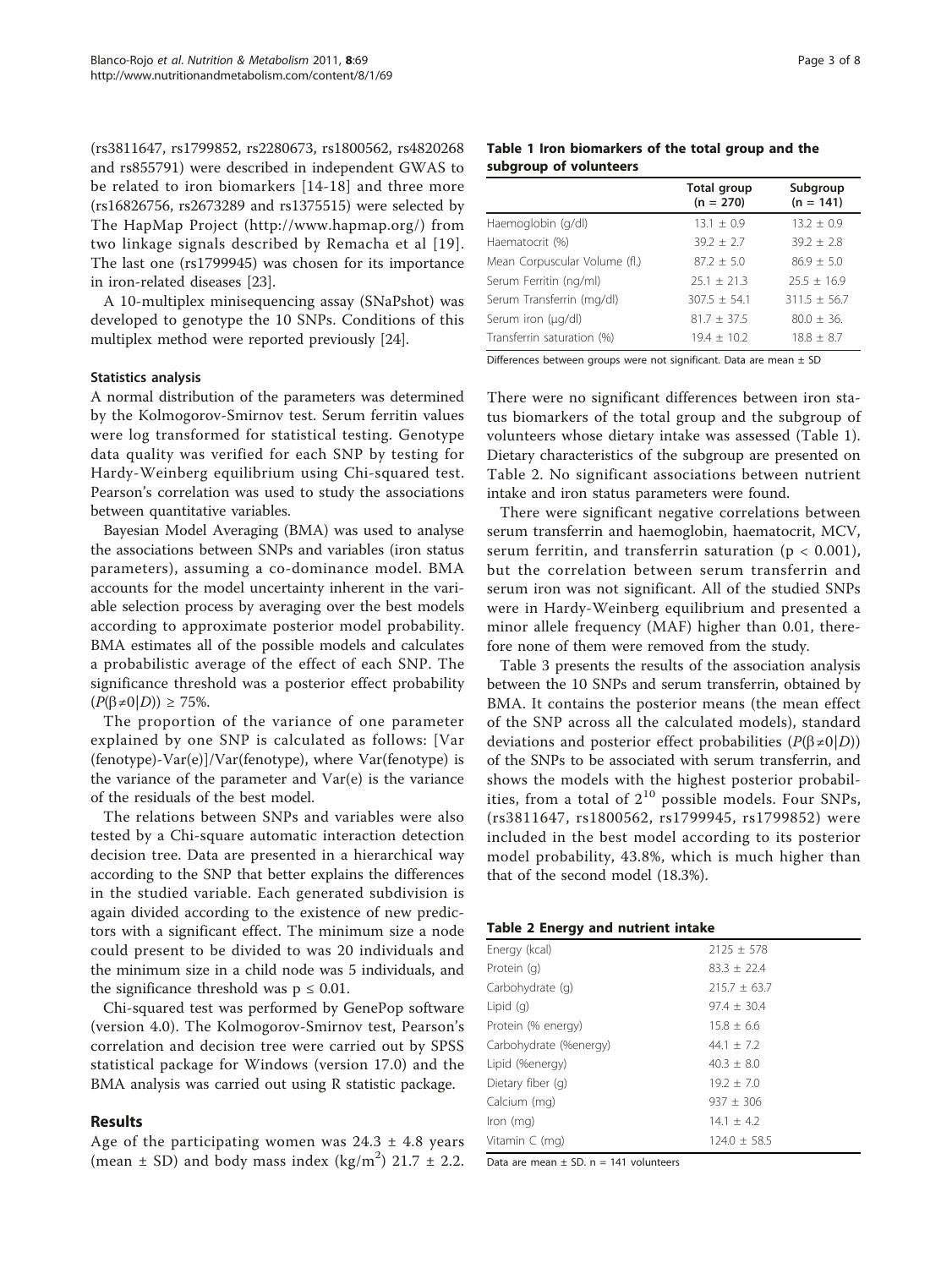| <b>SNP</b>                  | $P(\beta \neq 0 D)$ | Mean $\beta$  D | $SD \beta   D$ | Model 1        | Model 2   | Model 3   | Model 4   | Model 5   |
|-----------------------------|---------------------|-----------------|----------------|----------------|-----------|-----------|-----------|-----------|
| Intercept                   | 100                 | 304.746         | 6.724          | 307.878        | 300.740   | 301.542   | 305.256   | 303.681   |
| rs4820268                   | 4.6                 | 0.205           | 1.318          |                |           |           |           | 4.475     |
| rs855791                    | 3.5                 | 0.109           | 0.987          |                |           |           |           |           |
| rs1799852                   | 78                  | $-15.896$       | 10.747         | $-20.255$      |           | $-21.078$ | $-20.386$ | $-20.314$ |
| rs2280673                   | 2.8                 | 0.039           | 0.812          |                |           |           |           |           |
| rs1800562                   | 100                 | $-44.213$       | 12.089         | $-44.875$      | $-45.083$ | $-40.336$ | $-44.997$ | -44.276   |
| rs3811647                   | 100                 | 21.223          | 5.224          | 20.322         | 24.300    | 20.720    | 20.267    | 20.042    |
| rs2673289                   | 4.4                 | 0.190           | 1.278          |                |           |           |           |           |
| rs1375515                   | 2.8                 | 0.037           | 0.810          |                |           |           |           |           |
| rs1799945                   | 85.6                | $-13.482$       | 7.486          | $-15.737$      | $-16.293$ |           | $-15.044$ | $-15.134$ |
| rs16826756                  | 5.5                 | 0.357           | 1.961          |                |           |           | 6.514     |           |
| nVar                        |                     |                 |                | $\overline{4}$ | 3         | 3         | 5.        | 5         |
| r2                          |                     |                 |                | 0.169          | 0.146     | 0.142     | 0.173     | 0.172     |
| BIC                         |                     |                 |                | $-27.431$      | $-25.688$ | $-24.606$ | $-23.278$ | $-22.919$ |
| Posterior model probability |                     |                 |                | 0.438          | 0.183     | 0.107     | 0.055     | 0.046     |

<span id="page-3-0"></span>Table 3 BMA association analysis between the 10 SNPs and serum transferrin

P( $\beta \neq 0$ |D): Probability of the SNP to be associated to the variable. Mean  $\beta$ |D: Posterior mean of the beta parameter (weighted average of the posterior means of beta under each of the models). SD  $\beta|D$ : Standard deviation of each beta. Model1...5: Most probable multiple-SNP models. nVar: Number of SNPs included in the model. BIC: Bayesian Information Criterion. r2: Coefficient of determination

The SNPs rs3811647 and rs17999852, located in the transferrin gene, yielded probabilities of 100% and 78% respectively of being associated with serum transferrin. Each A allele of the rs3811647 has an additive effect of 20.32 in the levels of serum transferrin while the T allele of rs1799852 presents an reducing effect of 20.25. These two SNPs explained 8.08% (rs3811647) and 5.55% (rs1799852) of the total variation of serum transferrin.

The SNPs rs1800562 (C282Y) and rs1799945 (H63D), located in the HFE gene, yielded probabilities of 100% and 85.6% respectively of being associated with transferrin levels. The A allele of rs1800562 accounts for a mean reduction of 44.87 in the levels of transferrin, which is the largest effect out of the four SNPs included in the best model, whereas SNP rs1799945 presents a negative mean effect of each G allele of 15.73. These two SNPs explain 3.07% and 2.40% of the total variation in transferrin respectively.

In the best model, the total phenotypic variation of serum transferrin explained by these SNPs (rs3811647, rs1799852, rs1800562 and rs1799945) is 16.9%.

There were no associations between SNPs rs4820268, rs855791, rs2280673, rs2673289, rs137515, rs16826756 and levels of serum transferrin (Table 3). The associations between any of the SNPs and the other studied iron biomarkers were not significant by BMA (models not presented).

Figures [1](#page-4-0) and [2](#page-5-0) show the decision trees for serum transferrin and transferrin saturation. With regard to serum transferrin, rs3811647 is the SNP that better explains this variable. Serum transferrin was significantly higher in AA women  $(342.2 \pm 67.3 \text{ mg/dL})$  than AG heterozygous (314.6  $\pm$  51.6 mg/dL) and GG homozygous

 $(292.2 \pm 48.7 \text{ mg/dL})$  (p < 0.001). The GG node for SNP rs3811647 is subdivided into two subgroups for the presence of rs1799852 (nodes 4 and 5). The CC genotype for this SNP presented significantly higher values of serum transferrin levels  $(301.4 \pm 46.5 \text{ mg/dL})$  than the CT genotype  $(276.4 \pm 48.7 \text{ mg/dL})$ . The homozygous AA node for rs3811647 is subdivided into two other subgroups for the presence of SNP rs1800562 (C282Y) (nodes 6 and 7). The GG genotype for this SNP presented significantly higher values of serum transferrin levels  $(361.4 \pm 61.0 \text{ mg/dL})$  than the GA genotype  $(265.4 \pm 16.6 \text{ mg/dL})$ . No subjects homozygous for T in rs17999852 or for A in C282Y mutation were found.

Accordingly, rs3811647 was also found to be the SNP that better explained transferrin saturation (Figure [2](#page-5-0)), with significantly lower values in AA and AG women  $(18.2 \pm 8.7%)$  compared to GG homozygous women  $(21.8 \pm 10.9\%)$  (p = 0.007).

# **Discussion**

The present study shows that four SNPs, two in the TF gene and two others in the HFE gene, explain a large proportion of the genetic variation of serum transferrin in a group of menstruating women. In the best model calculated by BMA, the total phenotypic variation of serum transferrin explained by these SNPs is 16.9%. The estimated heritability of serum transferrin for Caucasian woman, which is the proportion of phenotypic variation in a population due to genetic variation, is 0.49 [[25\]](#page-7-0). Therefore, these four SNPs can explain approximately 35% of the total genetic variation or heritability for serum transferrin in this population group (calculated as 16.9/0.49).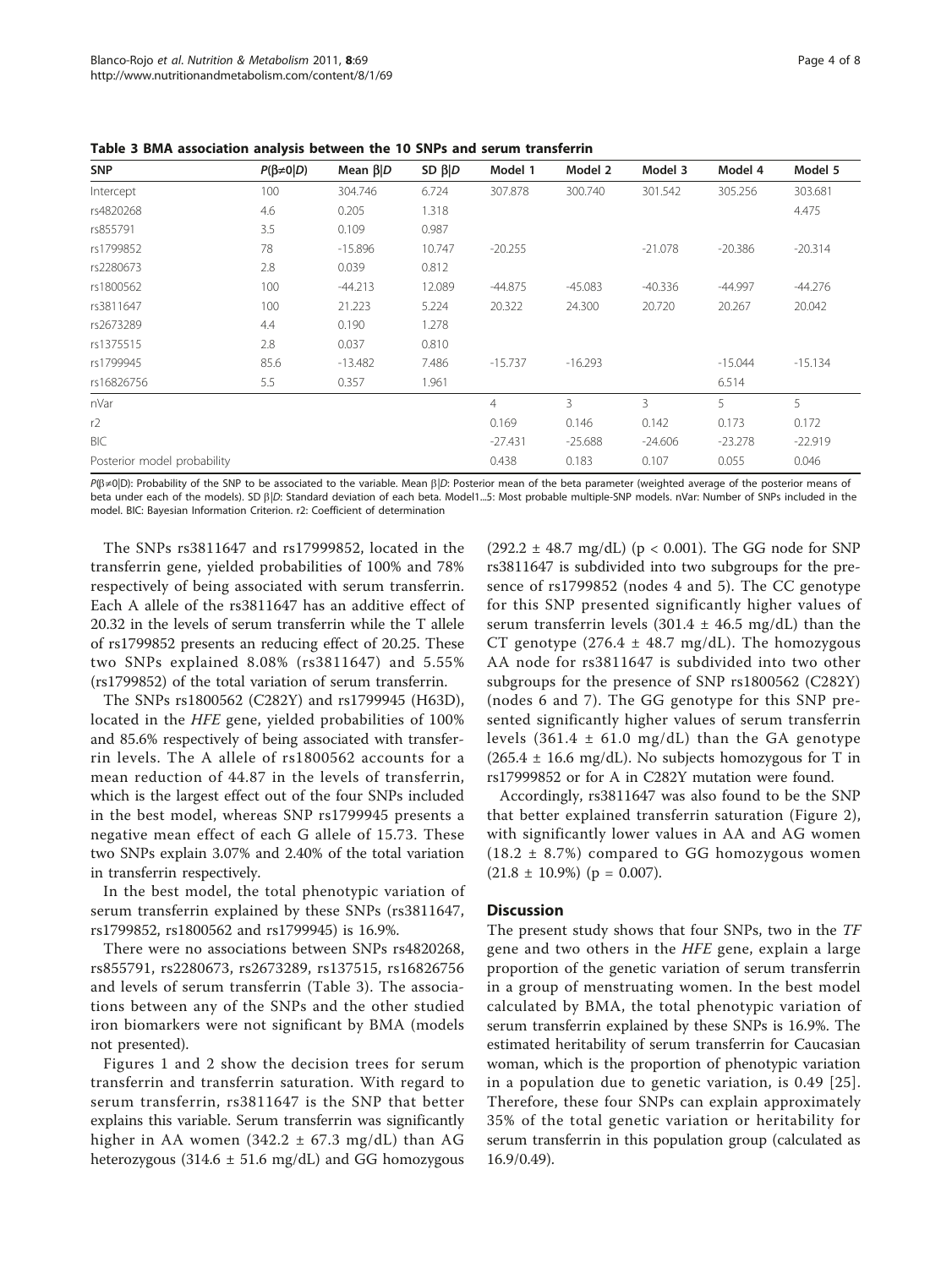<span id="page-4-0"></span>

The dietary study showed that mean dietary iron intake was below the Recommended Dietary Allowance for this population group (18 mg/day) [[26\]](#page-7-0), which, as previously reported by our research group [[27,28](#page-7-0)], is not easily reached in menstruating women. Although the influence of dietary components on iron absorption is well known [[29\]](#page-7-0), in the present study no association between nutrient intake and iron biomarkers was found. This is outstanding taking into account the wide range in iron biomarker levels that these volunteers presented. Moreover, these results are in agreement with other findings of our research group obtained in a study that compared iron status after consuming red meat or fish-based diets [\[27\]](#page-7-0).

Serum transferrin and transferrin saturation are valid parameters that reflect iron status in this group of menstruating women as serum transferrin was inversely correlated with serum ferritin, haemoglobin, MCV, haematocrit and transferrin saturation [[2\]](#page-7-0).

Regarding the SNPs in TF, the two statistical analyses used led to coincident results, indicating that the

presence of the minor allele A in rs3811647 is related to higher circulating transferrin levels whereas the minor allele T in rs1799852 relates to lower levels. These results from a sample of menstruating Caucasian women are consistent with and replicate data obtained by GWAS in other population groups [[17,18](#page-7-0),[30](#page-7-0)].

SNP rs3811647 is situated in intron 11 and rs1799852 is a non-synonymous coding SNP in exon 17 of TF. As these TF variants are associated with serum transferrin concentration, they would appear to be involved at a transcriptional or postranscriptional level [[31](#page-7-0)]. In this sense, further studies should be done in order to study the influence that these two SNPs could have on the action of these transcription factors and on transferrin expression.

Present results also show that rs3811647 is associated with transferrin saturation, in agreement with the association observed with serum transferrin and with findings obtained in other populations [[18](#page-7-0)]. Considering that transferrin saturation is a marker of the iron supply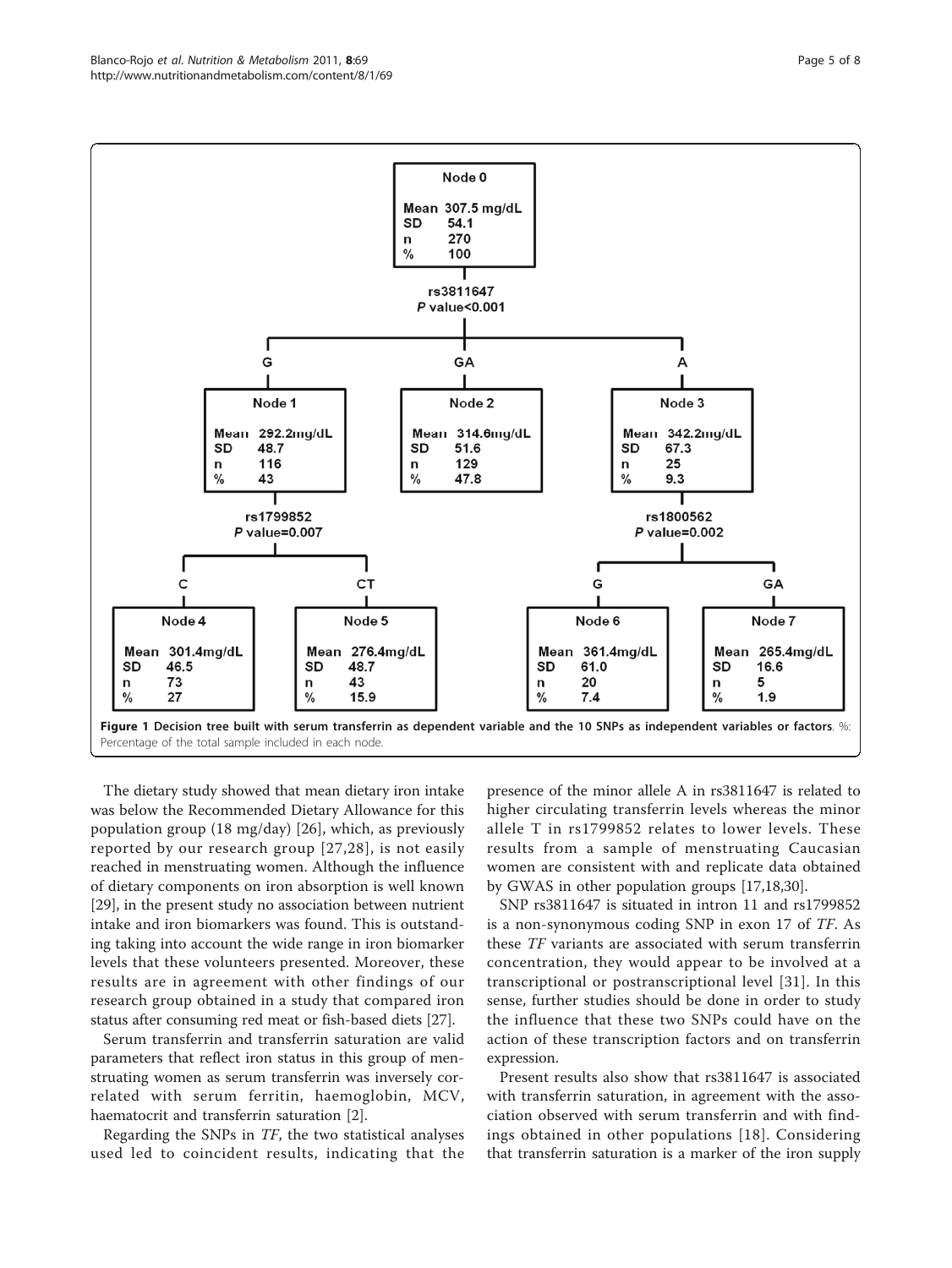<span id="page-5-0"></span>

to tissues, A carriers present a reduction in iron transport to tissues, as occurs in iron deficiency anaemia. Another study found that SNP rs3811647 was also associated with ferritin, although to a lesser degree than with transferrin and transferrin saturation [\[18](#page-7-0)]. In the present study, however, an association between this SNP and serum ferritin was not observed, which can be explained as ferritin is the final marker of iron stores, indirectly related to iron transport, and also due to the sample size.

The other two SNPs included in the best model for the BMA test, rs1800562 and rs1799945 (C282Y and H63D mutation respectively), are in HFE. The minor allele of C282Y was associated with lower levels of serum transferrin, which is consistent with other studies

[[17](#page-7-0),[18](#page-7-0),[30\]](#page-7-0). Moreover, the present study shows that H63D was also associated with serum transferrin. Both SNPs are well known to be related to type I haemochromatosis [[5\]](#page-7-0), however the information concerning their roles in iron deficiency is very scarce. High iron status was observed in heterozygotes women, for either C282Y or H63D, compared with women lacking these mutations [[32](#page-7-0)-[34\]](#page-7-0). The present results confirm previous observations of our group [[13\]](#page-7-0) and support the hypothesis that C282Y and H63D mutations could have a protective effect against the development of anaemia in menstruating women. In this line, studies suggest that the haemochromatosis gene may have spread because of a selective advantage through protection of heterozygotes against iron deficiency [\[33,35\]](#page-7-0).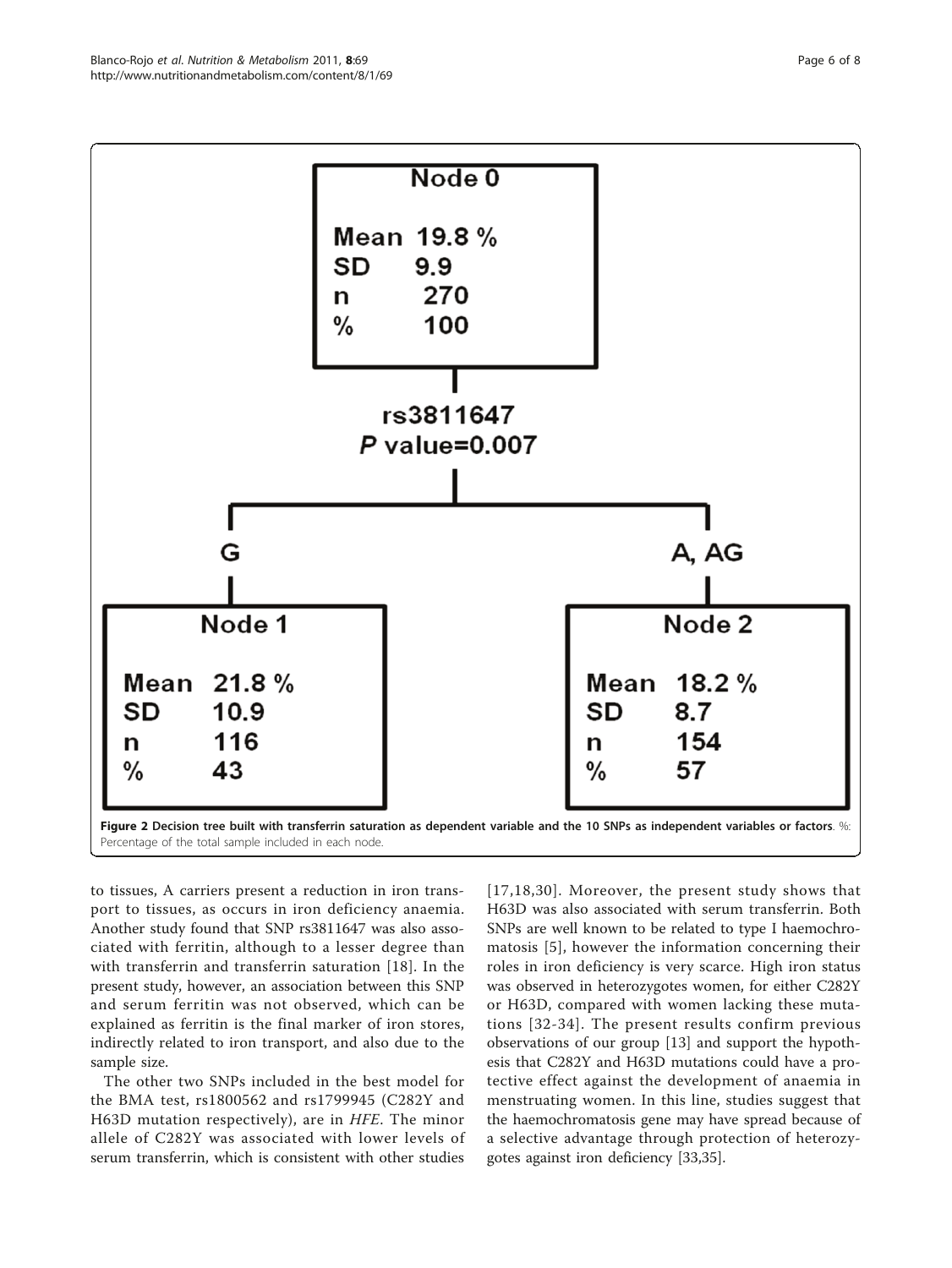The study of interactions of these variants shows that the presence of G in rs3811647 and T in rs1799852 has a cumulative effect, with carriers of these variants presenting lower serum transferrin levels (Figure [1](#page-4-0)). In the presence of the minor allele A in rs3811647, that has been clearly associated with higher transferrin levels, the simultaneous presence of A in C282Y has a compensating favourable effect.

These four SNPs in *TF* and *HFE* may play a role in iron regulation because, as suggested in a recent study, the Tf/TfR2/HFE complex is critical for hepcidin regulation, and the concentration of diferric serum transferrin may act as a positive regulator, increasing hepcidin expression [[36](#page-7-0)]. Mutations in either TfR2 or HFE can result in iron overload, which is characterised by low hepcidin expression [\[37](#page-7-0)]. However, there is no information concerning the possible compensatory effect on iron overload of the minor allele A of rs3811647. As these SNPs are found in genes for interrelated proteins that participate in one of the iron-metabolism pathways, it is suggested that the determination of these SNPs may be useful and may have clinical repercussions either in cases of iron deficiency or iron overload.

This work was focused on menstruating women because they present a high iron deficiency anaemia risk. According to WHO criteria [[2](#page-7-0)], in this group of menstruating women, 10.6% were anaemic, 45.8% iron deficient and 43.7% iron sufficient women. This study replicates the associations between SNPs and serum transferrin and transferrin saturation observed previously in general population [[17,18,30\]](#page-7-0) and in HFE mutation carriers [\[38\]](#page-7-0), which is remarkable, considering the size of this selected sample of menstruating women. In addition, a new finding concerning the association between H63D and serum transferrin, and the effects of the interactions between SNPs are presented.

It is well known that environmental factors, such as menstrual losses and nutrition, play an important role in the development of iron deficiency anaemia. Regarding menstruation, McLaren et al recently published a genetic association study excluding menstruating women in order to eliminate this possible confounding factor [[30\]](#page-7-0). However, our results are in agreement with the association between rs3811647 and TIBC found by those authors, and in addition, an association between this SNP and transferrin saturation was found.

These data suggest that, even though there are environmental and physiological factors involved in the development of iron deficiency anaemia, there are other factors, such as genetics, that could predispose to the disease. This may influence the choice of strategies for the prevention of iron deficiency anaemia in the population. In this regard, our group carried out a placebocontrolled nutritional intervention with an iron fortified food in iron deficient women. The iron-fortified food markedly increased iron status, except in women that presented the minor allele of SNP rs3811647 [[39\]](#page-7-0). These results may add new information to the area of nutrigenetics and nutrigenomics, since research on iron metabolism and gene-diet interaction is scarce.

To sum up, a large percentage of genetic variation of serum transferrin was explained by two SNPs located in the TF gene (rs3811647, rs1799852) and two in the HFE gene (C282Y, H63D) in menstruating women. In contrast to dietary intake, these SNPs are strongly associated with serum transferrin, and A carriers of rs3811647 present a reduction in iron transport to tissues, which might indicate higher iron deficiency anaemia risk. Moreover, the study of interactions of these variants shows that presence of the different alleles could have a cumulative or compensable effect in serum transferrin levels. Therefore, it is suggested that these genetic variants might potentially be used as markers of iron deficiency anaemia risk.

Further investigations in anaemic and non-anaemic subjects should be designed to increase the existing knowledge of the relationship between genetic variants and iron deficiency anaemia, and the possible modulating effect of diet and menstruation. Present results may be also useful to increase knowledge on iron overload disorders. It is also important to study the possible gene-diet interaction effects on the recovery of iron status. Finally, other studies should be carried out to explore the mechanisms by which these variants, or combination of variants as in haplotypes, affect iron metabolism at the transcriptional and postranscriptional levels and also at the functional level.

#### List of abbreviations

SNP: single nucleotide polymorphism; TfR2: transferrin receptor 2; GWAS: genome-wide association study; MCV: mean corpuscular volume; BMA: bayesian model averaging; TIBC: total iron binding capacity.

#### Acknowledgements

The authors are grateful to I. Wright for technical support. This study was supported by Project AGL2009-11437. R.Blanco-Rojo was supported by a JAE-predoc grant from CSIC and European Social Found, S.Bertoncini by Grupo Santander 2009 (Estancia doctores y tecnologos UCM), and J.M.Soria by "Programa d'Estabilització d'Investigadors de la Direcció d'Estrategia i Coordinació del Departament de Salut".

#### Author details

<sup>1</sup>Department of Metabolism and Nutrition, Institute of Food Science and Technology and Nutrition (ICTAN), Spanish National Research Council (CSIC), Madrid, Spain. <sup>2</sup>Department of Toxicology and Health Legislation, Faculty of Medicine, Complutense University of Madrid, Spain. <sup>3</sup>Unit of Genomic of Complex Diseases, Institute of Biomedical Research (II-B Sant Pau), Barcelona, Spain. <sup>4</sup> Department of Biology, University of Pisa, Pisa, Italy.

#### Authors' contributions

The authors' contributions were as follows- RBR: drafted the manuscript; RBR and AMPG: recruited the participants, collected data, performed biochemical analysis and nutrient determination; CB, AMLP and EAP participated in the genetic study design; RBR, CB, AMLP and SB performed the genotyping; ABr, ABu and JMS participated in the statistical analysis; MPV participated in the